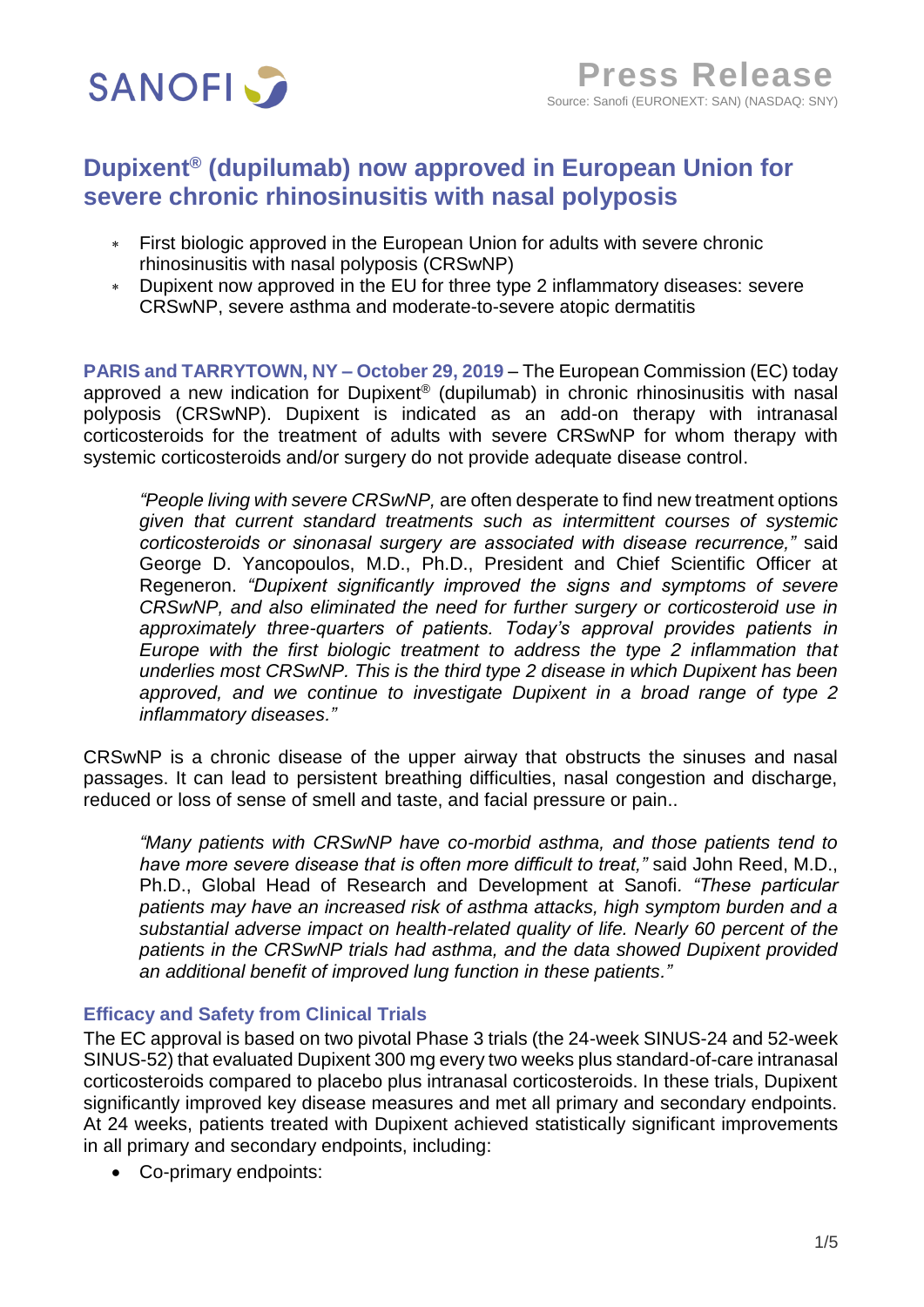- o 57% and 51% improvement in their nasal congestion/obstruction severity compared to a 19% and 15% improvement with placebo in SINUS-24 and SINUS-52, respectively (least squares [LS] mean change from baseline of -1.34 and -1.25 for Dupixent compared to -0.45 and -0.38 for placebo; difference between Dupixent and placebo: -0.89 and -0.87).
- o 33% and 27% reduction in their nasal polyps score compared to a 7% and 4% increase with placebo in SINUS-24 and SINUS-52, respectively (LS mean change from baseline of -1.89 and -1.71 for Dupixent compared to 0.17 and 0.10 for placebo; difference between Dupixent and placebo: -2.06 and -1.80).
- Secondary endpoints:
	- o 42% and 27% improvement in sinus opacification compared to 4% and 0% with placebo in SINUS-24 and SINUS-52, respectively (LS mean change from baseline of -8.18 and -5.21 for Dupixent compared to -0.74 and -0.09 for placebo).
	- o 52% and 45% improvement in loss of smell compared to a 12% and 10% improvement for placebo in SINUS-24 and SINUS-52, respectively (LS mean difference in Dupixent compared to placebo of -1.12 and -0.98 in SINUS-24 and SINUS-52, respectively).

In a pre-specified pooled analysis of the two trials up to 52 weeks, Dupixent treatment resulted in a significant reduction of systemic corticosteroid use and the need for sino-nasal surgery compared to placebo.

- The proportion of patients who required systemic corticosteroids was reduced by 74% with Dupixent compared to placebo.
- The proportion of patients who required surgery was reduced by 83% with Dupixent compared to placebo.

In a prespecified analysis of the 59% of patients who also had asthma, treatment with Dupixent:

- Improved lung function by 0.21 L compared with placebo as measured by forced expiratory volume over one second ( $FEV<sub>1</sub>$ ).
- Improved asthma control as measured by the 6-item Asthma Control Questionnaire (ACQ-6).

Treatment effects on nasal congestion and loss of smell were observed with the first assessment at 4 weeks and showed continued improvement for the duration of the trials.

In the CRSwNP clinical trials, the common (at least 1%) adverse events in the Dupixent group were inflammation of the eye and eyelids (conjunctivitis), high count of certain white blood cells (eosinophilia), injection site reactions and injection site swelling.

Dupixent is a fully human monoclonal antibody that inhibits the signaling of the interleukin-4 (IL-4) and interleukin-13 (IL-13) proteins. Data from Dupixent clinical trials have shown that IL-4 and IL-13 are key drivers of the type 2 inflammation that plays a major role in CRSwNP, asthma and atopic dermatitis.

# **About Dupixent**

Dupixent comes in a 300 mg pre-filled syringe for patients with CRSwNP. It is given as a subcutaneous injection every other week at different injection sites. Dupixent is intended for use under the guidance of a healthcare professional and can be given in a clinic or at home by self-administration after training by a healthcare professional.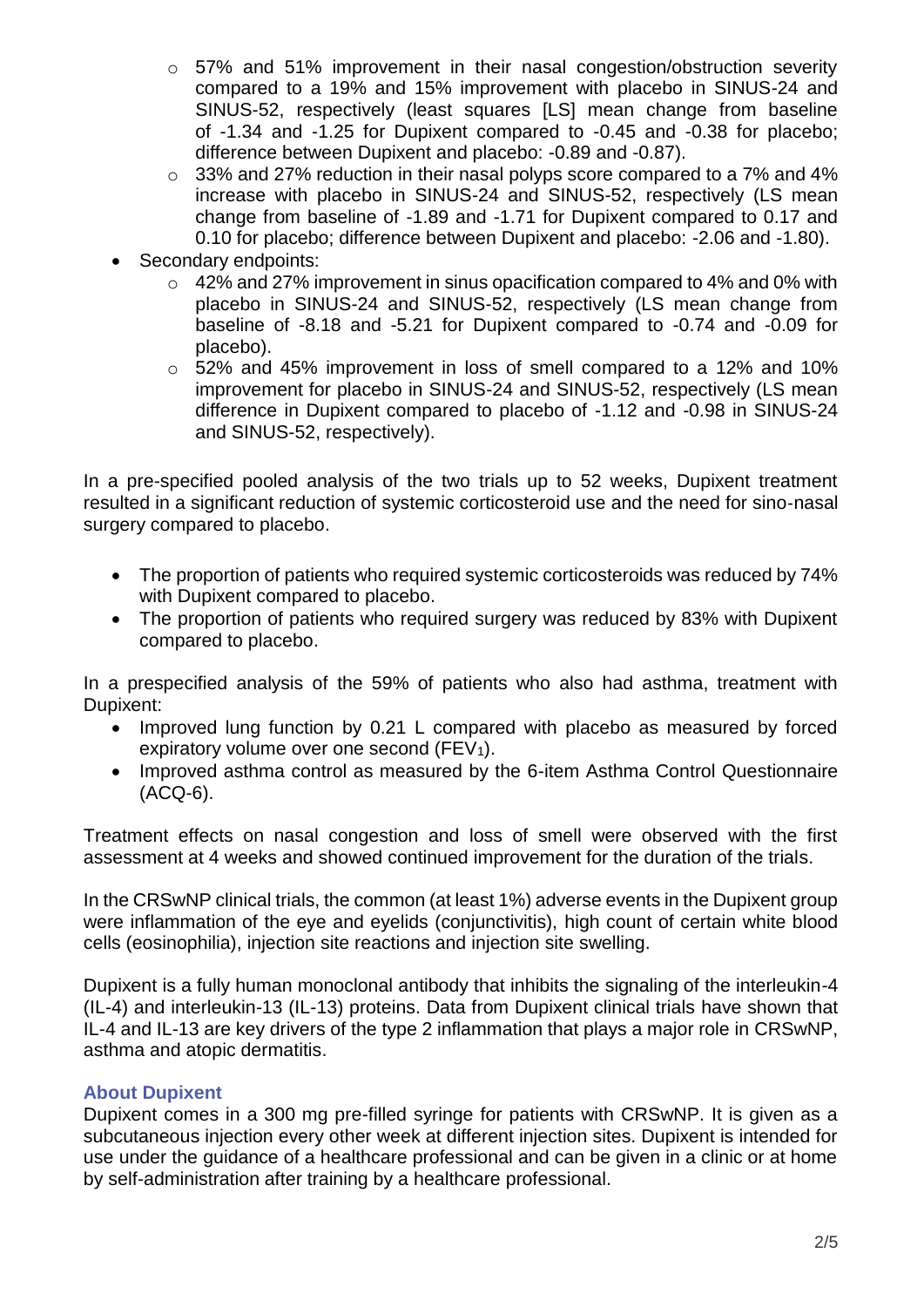In addition to severe CRSwNP, Dupixent is approved in the EU for patients 12 years and older as an add-on maintenance treatment for severe asthma with type 2 inflammation characterized by raised blood eosinophils and/or raised fractional exhaled nitric oxide (FeNO), who are inadequately controlled with high dose inhaled corticosteroid (ICS) plus another medicinal product for maintenance treatment. It is also approved in the EU for use in patients 12 years and older with moderate-to-severe atopic dermatitis who are candidates for systemic therapy.

Outside of the EU, Dupixent is approved for use in specific patients with moderate-to-severe atopic dermatitis and certain patients with asthma in a number of other countries around the world, including the U.S. and Japan. Dupixent is also approved in the U.S. for use with other medicines to treat CRSwNP in adults whose disease is not controlled.

## **Dupilumab Development Program**

In addition to the currently approved indications, Regeneron and Sanofi are also studying dupilumab in a broad range of clinical development programs for diseases driven by allergic and other type 2 inflammation, including pediatric asthma (6 to 11 years of age, Phase 3), pediatric atopic dermatitis (6 months to 5 years of age, Phase 2/3 and 6 to 11 years of age, Phase 3), eosinophilic esophagitis (Phase 2/3), chronic obstructive pulmonary disease (Phase 3) and food and environmental allergies (Phase 2). Dupilumab is also being studied in combination with REGN3500 (SAR440340), which targets IL-33. These potential uses are investigational and the safety and efficacy have not been evaluated by any regulatory authority. Dupilumab is being jointly developed by Sanofi and Regeneron under a global collaboration agreement.

### **About Regeneron**

Regeneron (NASDAQ: REGN) is a leading biotechnology company that invents life-transforming medicines for people with serious diseases. Founded and led for 30 years by physician-scientists, our unique ability to repeatedly and consistently translate science into medicine has led to seven FDA-approved treatments and numerous product candidates in development, all of which were homegrown in our laboratories. Our medicines and pipeline are designed to help patients with eye diseases, allergic and inflammatory diseases, cancer, cardiovascular and metabolic diseases, infectious diseases, pain and rare diseases.

Regeneron is accelerating and improving the traditional drug development process through our proprietary *VelociSuite*® technologies, including *VelocImmune*® which uses a unique genetically-humanized mouse to produce optimized fully-human antibodies and bispecific antibodies, and through ambitious research initiatives such as the Regeneron Genetics Center, which is conducting one of the largest genetics sequencing efforts in the world.

For additional information about the company, please visit [www.regeneron.com](http://www.regeneron.com/) or follow @Regeneron on Twitter.

#### **About Sanofi**

Sanofi is dedicated to supporting people through their health challenges. We are a global biopharmaceutical company focused on human health. We prevent illness with vaccines, provide innovative treatments to fight pain and ease suffering. We stand by the few who suffer from rare diseases and the millions with long-term chronic conditions.

With more than 100,000 people in 100 countries, Sanofi is transforming scientific innovation into healthcare solutions around the globe.

Sanofi, Empowering Life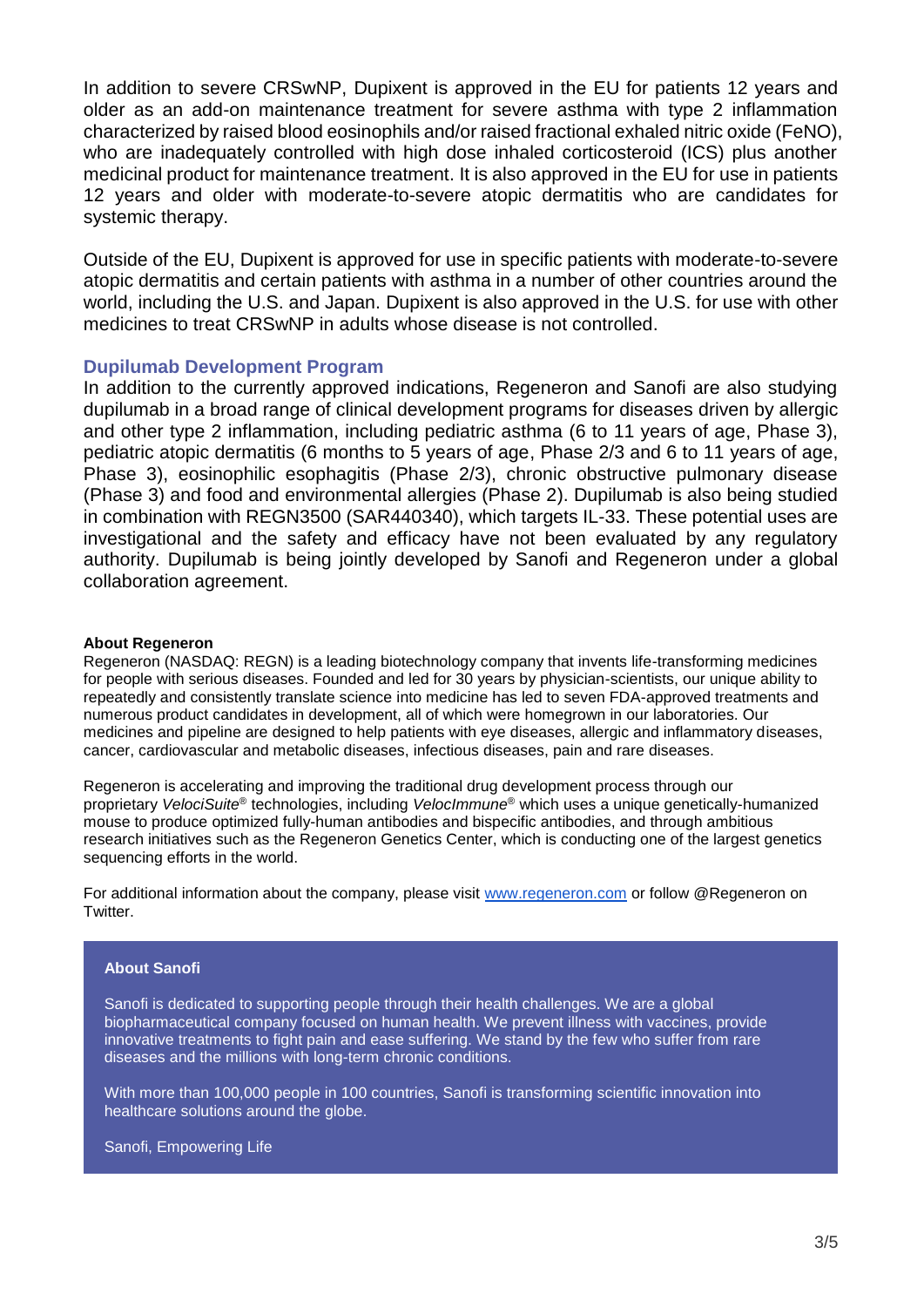**Sanofi Media Relations Contact** Ashleigh Koss Tel.: +1 (908) 981-8745 Ashleigh.Koss@sanofi.com

**Regeneron Media Relations Contact** Sharon Chen Tel.: +1 (914) 847-5018 [Sharon.Chen@regeneron.com](mailto:Sharon.Chen@regeneron.com)

**Sanofi Investor Relations Contact** George Grofik Tel.: +33 (0)1 53 77 45 45 [ir@sanofi.com](mailto:ir@sanofi.com)

**Regeneron Investor Relations Contact** Justin Holko Tel.: +1 (914) 847-7786 Justin.Holko@regeneron.com

#### *Sanofi Forward-Looking Statements*

*This press release contains forward-looking statements as defined in the Private Securities Litigation Reform Act of 1995, as amended. Forward-looking statements are statements that are not historical facts. These statements include projections and estimates regarding the marketing and other potential of the product, or regarding potential future revenues from the product. Forward-looking statements are generally identified by the words "expects", "anticipates", "believes", "intends", "estimates", "plans" and similar expressions. Although Sanofi's management believes that the expectations reflected in such forward-looking statements are reasonable, investors are cautioned that forward-looking*  information and statements are subject to various risks and uncertainties, many of which are difficult to predict and *generally beyond the control of Sanofi, that could cause actual results and developments to differ materially from those expressed in, or implied or projected by, the forward-looking information and statements. These risks and uncertainties include among other things, unexpected regulatory actions or delays, or government regulation generally, that could*  affect the availability or commercial potential of the product, the absence of quarantee that the product will be commercially successful, the uncertainties inherent in research and development, including future clinical data and *analysis of existing clinical data relating to the product, including post marketing, unexpected safety, quality or manufacturing issues, competition in general, risks associated with intellectual property and any related future litigation and the ultimate outcome of such litigation, and volatile economic conditions, as well as those risks discussed or identified in the public filings with the SEC and the AMF made by Sanofi, including those listed under "Risk Factors" and "Cautionary Statement Regarding Forward-Looking Statements" in Sanofi's annual report on Form 20-F for the year ended December 31, 2018. Other than as required by applicable law, Sanofi does not undertake any obligation to update or revise any forward-looking information or statements.*

#### *Regeneron Forward-Looking Statements and Use of Digital Media*

*This press release includes forward-looking statements that involve risks and uncertainties relating to future events and the future performance of Regeneron Pharmaceuticals, Inc. ("Regeneron" or the "Company"), and actual events or results may differ materially from these forward-looking statements. Words such as "anticipate," "expect," "intend," "plan," "believe," "seek," "estimate," variations of such words, and similar expressions are intended to identify such forward-looking statements, although not all forward-looking statements contain these identifying words. These statements concern, and these risks and uncertainties include, among others, the nature, timing, and possible success and therapeutic applications of Regeneron's products, product candidates, and research and clinical programs now underway or planned, including without limitation Dupixent® (dupilumab) Injection; the likelihood, timing, and scope of possible regulatory approval and commercial launch of Regeneron's late-stage product candidates and new indications for marketed products, such as dupilumab for the treatment of pediatric asthma and pediatric atopic dermatitis, eosinophilic esophagitis, chronic obstructive pulmonary disease, food and environmental allergies, and other potential*  indications (as well as in combination with REGN3500); unforeseen safety issues resulting from the administration of *products and product candidates (such as dupilumab) in patients, including serious complications or side effects in connection with the use of Regeneron's product candidates in clinical trials; the extent to which the results from the research and development programs conducted by Regeneron or its collaborators may be replicated in other studies and lead to therapeutic applications; ongoing regulatory obligations and oversight impacting Regeneron's marketed products (such as Dupixent), research and clinical programs, and business, including those relating to patient privacy; determinations by regulatory and administrative governmental authorities which may delay or restrict Regeneron's ability to continue to develop or commercialize Regeneron's products and product candidates, including without limitation dupilumab; competing drugs and product candidates that may be superior to Regeneron's products and product candidates; uncertainty of market acceptance and commercial success of Regeneron's products and product candidates and the impact of studies (whether conducted by Regeneron or others and whether mandated or voluntary) on the commercial success of Regeneron's products and product candidates; the ability of Regeneron to manufacture and manage supply chains for multiple products and product candidates; the ability of Regeneron's collaborators, suppliers, or other third parties (as applicable) to perform manufacturing, filling, finishing, packaging, labeling, distribution, and other steps related to Regeneron's products and product candidates; the availability and extent of reimbursement of the Company's products (such as Dupixent) from third-party payers, including private payer healthcare and insurance programs, health maintenance organizations, pharmacy benefit management companies, and government programs such as Medicare and Medicaid; coverage and reimbursement determinations by such payers and new policies and procedures adopted by such payers; unanticipated expenses; the costs of developing, producing, and selling products; the ability of Regeneron to meet any of its financial projections or guidance and changes to the assumptions underlying those projections or guidance; the potential for any license or collaboration agreement, including Regeneron's agreements with Sanofi, Bayer, and Teva Pharmaceutical Industries Ltd. (or their respective affiliated companies, as applicable), to be cancelled or terminated without any further product success; and risks associated with intellectual property of other parties and pending or future litigation relating thereto, including without limitation the patent litigation*